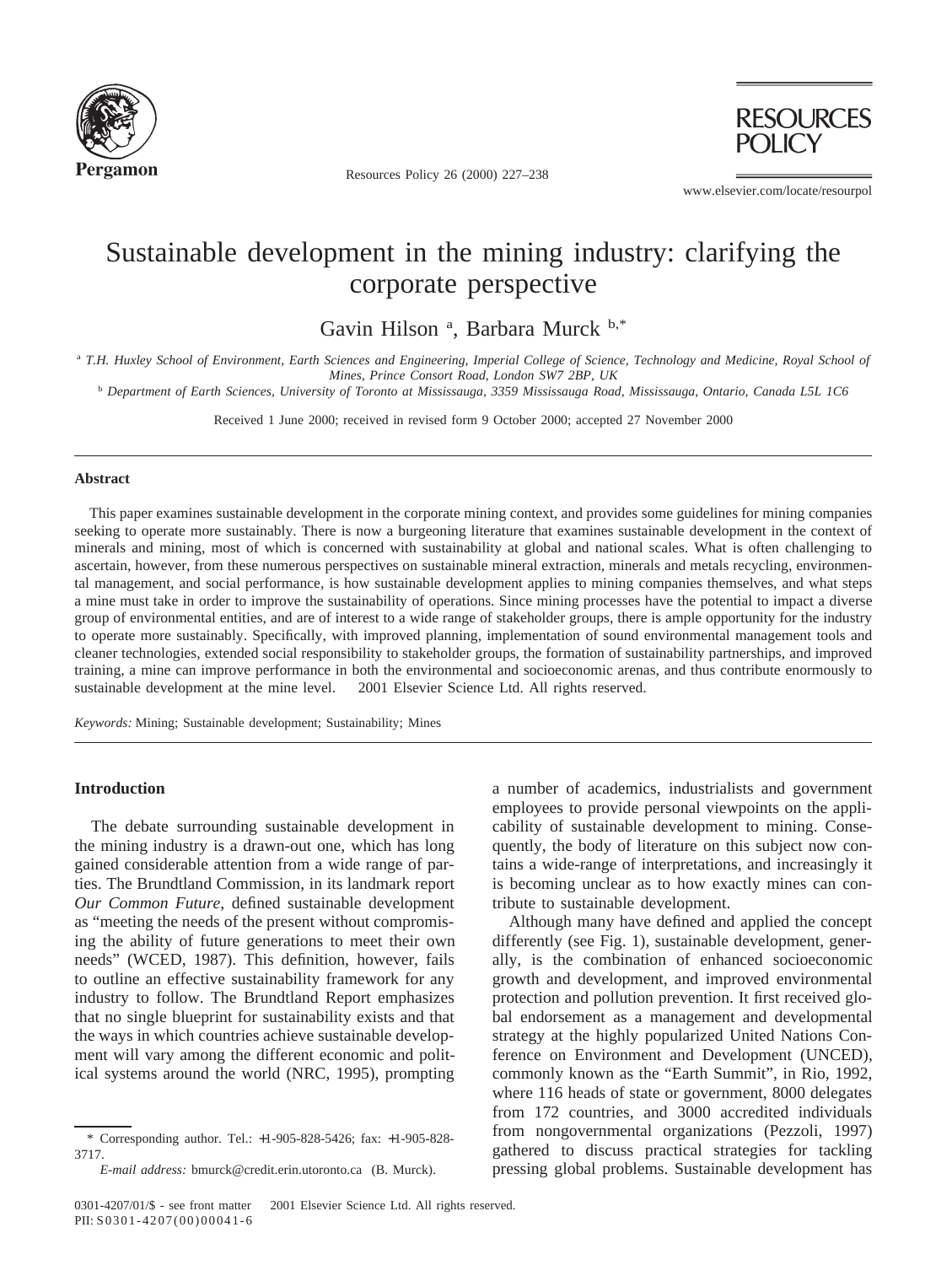

- inter-group equity. Development that meets the needs of the present without compromising the
- ability of future generations to meet their own needs. An environmental "handrail" to guide development.
- 
- A change in consumption patterns towards more benign products, and a shift in investment patterns towards augmenting environmental capital.
- A process that seeks to make manifest a higher standard of living for human beings...that recognizes this cannot be achieved at the expense of environmental integrity.

Fig. 1. Examples of definitions of sustainable development found in the literature. (Source: Barrow, 1999)

since become a key focus of planning, environmental protection, and remediation efforts worldwide, and several academics and industrialists, in an attempt to operationalize the concept, have developed a number of policy frameworks, indicator sets, and management guidelines for use by governments and businesses.

Most of the discussions on mines, minerals, and sustainable development to date are concerned with sustainability at the global and national scales. Some authors (e.g. Brown, 1993; Auty and Warhurst, 1993; Mikesell, 1994; Tilton, 1996; Auty and Mikesell, 1998) provide perspectives on how the benefits of mineral production and use can be sustained from generation to generation. Primary examples include sustained mineral assets (prolonged longevity of reserves) through conservation, and increased minerals and metals recycling. Others (e.g. Carbon, 1997; Miller, 1997) discuss the value of sustainable development as a guiding principle in mining environmental management. They argue that sustainable development has enormous utility when drafting key environmental codes of practice and in target setting, and or generally indicate that by preventing significant environmental problems from the outset, and by adopting proactive environmental standards, the mining industry can contribute to improved sustainability. Another group (e.g. James, 1999; Labonne, 1999; Eggert, 2000) view enhanced socioeconomic relations more specifically, stakeholder consultation and participation — as an integral component of mine sustainability, or argue that social and cultural issues represent an important dimension of sustainable development.

Again, most of these and the other major mining sustainability pieces are global and national in focus, or are simply broad, holistic perspectives. What is clear, however, from reviewing this burgeoning body of literature, is that very little attention has been paid to mines themselves and on interpreting the appropriate role of mining corporations. The purpose of this paper, therefore, is to describe more clearly how mines can contribute to sustainable development, and to provide guidelines for mining companies seeking to operate more sustainably. The paper begins by clarifying sustainable development in the corporate mining context by examining the key environmental and socioeconomic issues in the industry. Some guidelines are then presented as a performance tool for those mines keen on becoming more active in the arena of sustainable development. The paper concludes by presenting a case study of two Canadian mining companies, Rio Algom and Placer Dome Inc. — the management of both of which has been active in improving the sustainability of mine operations — in an attempt to illustrate how selected mining companies are embracing sustainable development at the corporate level.

## **Clarifying sustainable development in the corporate mining context**

As already indicated, the literature has failed to outline precisely how a mine can contribute to sustainable development. Theories pertaining to sustainable mineral extraction are not directly relevant to the sustainability agenda for an operating mine since management invests knowing that it is a temporary project that will function only as long as it is economically viable to extract and process mineral from ore. Of the authors that have provided some perspective on mine sustainability, few have integrated both key industrial environmental and socioeconomic issues into analysis, or explained what measures a mine must take to put sustainable development into practice. We maintain that sustainable development in the corporate mining context requires a commitment to continuous environmental and socioeconomic improvement, from mineral exploration, through operation, to closure. Both the environmental and socioeconomic sustainability agendas for mines are examined in this section of the paper.

#### *Environmental agenda for mines*

Minimizing adverse environmental impacts is an important goal for all industries keen on contributing to sustainable development. Every industry, in addition to generic environmental complications, faces industryspecific challenges that require careful planning, tactical investment, and strategic management to overcome. In the case of mining, the environmental problems resulting from operations are well known (see Table 1), particularly because the industry attracts considerable public attention with its ongoing need to obtain planning permission to take land out of other uses and to extract minerals (Richards, 1996), as well with its nuisance effects, such as noise, dust and traffic. To contribute to sustainable development, a mine must minimize environmental impacts throughout its lifecycle, from exploration, through extraction and refining, to reclamation. This is best accomplished through effective environmental management. During exploratory stages, effort must